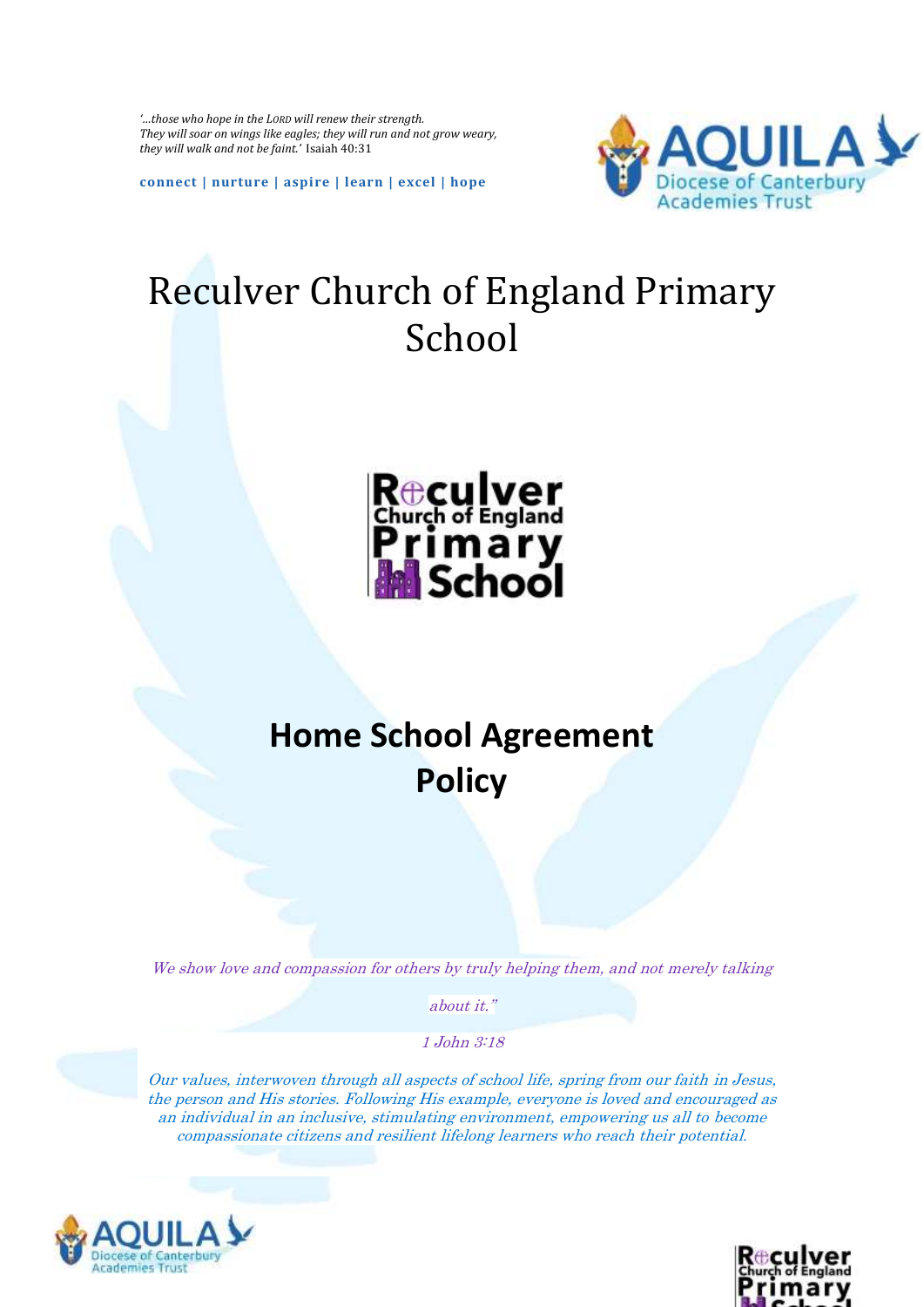## **RECULVER CHURCH OF ENGLAND PRIMARY SCHOOL**

## **HOME SCHOOL AGREEMENT**



| <b>Parent/Carer</b>                                                                                                                                                                                                                                                                                                                                                                                                                                                                                                                                                                                                                                                                                                                                                                                                                                                       |
|---------------------------------------------------------------------------------------------------------------------------------------------------------------------------------------------------------------------------------------------------------------------------------------------------------------------------------------------------------------------------------------------------------------------------------------------------------------------------------------------------------------------------------------------------------------------------------------------------------------------------------------------------------------------------------------------------------------------------------------------------------------------------------------------------------------------------------------------------------------------------|
| I/We will:<br>Ensure that my/our child attends school regularly<br>Ensure that my/our child arrives on time ready to start school at 8:50am<br>$\bullet$<br>Inform the school by 9:00am each day my child is absent<br>Ensure that my/child is appropriately dressed in the correct school uniform<br>Support the school's behaviour policy<br>Provide support for my child with their home learning and reading<br>Inform the school of any concerns or problems, either at school or at home,<br>which might affect my/or child's learning or behaviour<br>Attend Parent/Carer consultation evenings and discussions about my/our<br>child's progress<br>Support my/our child to develop their own sense of responsibility,<br>independence and respect for others<br>Recognise that the school promotes Christian Values in all aspects of school<br>$\bullet$<br>life |
|                                                                                                                                                                                                                                                                                                                                                                                                                                                                                                                                                                                                                                                                                                                                                                                                                                                                           |